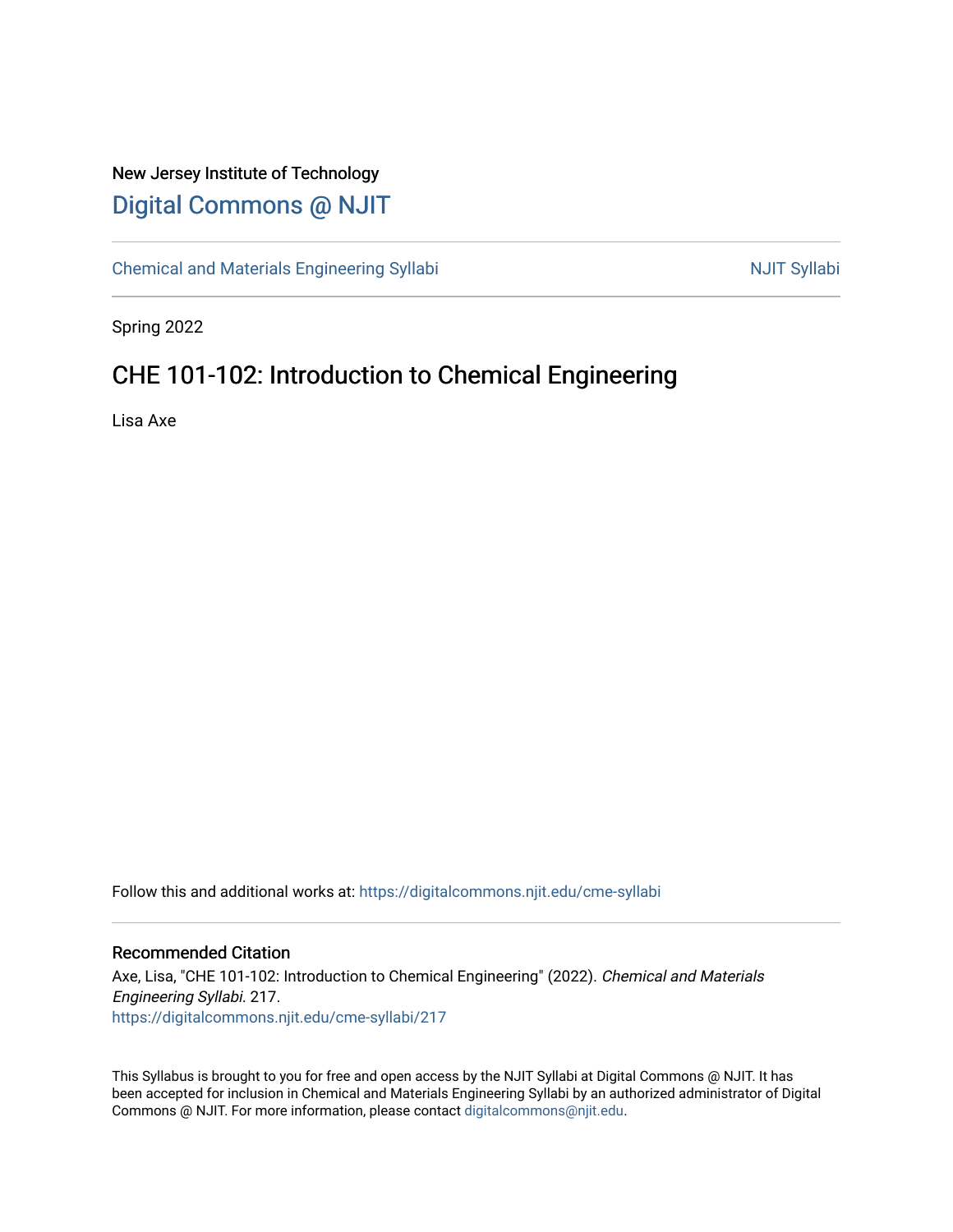#### **CHE 101- INTRODUCTION TO CHEMICAL ENGINEERING SPRING 2022**

Room: KUPF 117 after January 30th Thursday 6:00-7:00 PM Professor and Chair Lisa Axe 150 Tiernan Hall Phone: (973) 596-2477 axe@njit.edu Office Hours: by appointment

Class Meeting link for January 2022: Hosted by Lisa Axe

https://njit.webex.com/njit/j.php?MTID=mce522574b7c4018553e0be8edf66bc25

Thursday, Jan 20, 2022 6:00 pm | 1 hour | (UTC-05:00) Eastern Time (US & Canada)

Occurs every Thursday effective 1/20/2022 through 1/27/2022 from 6:00 PM to 7:00 PM, (UTC-05:00) Eastern Time (US & Canada)

Meeting number: 2623 610 0398 Password: TEtrgWCY678

Join by video system

Dial 26236100398@njit.webex.com

You can also dial 173.243.2.68 and enter your meeting number.

#### Join by phone

1-650-479-3207 Call-in toll number (US/Canada) Access code: 262 361 00398

#### Course Description:

An introduction to the field of chemical engineering and to the Otto H. York Department of Chemical and Materials Engineering. Topics include the curriculum, student professional societies (AIChE Student Chapter), undergraduate research opportunities, cooperative education, and learning more about being a chemical engineer. Also included are visits by alumni who discuss their careers after graduation from the department.

Course Goals:

- Introduce faculty and careers in chemical engineering
- Learn about experiential opportunities
- Gain familiarity with departmental policies
- Conduct an analysis on an ethical/professional issue based on concepts of ethics and professionalism
- Create an academic plan and resume
- Attend the Career Fair and AIChE Student Chapter Meetings

#### Attendance to Earn a **Satisfactory** Grade:

This is a freshman-level course, and by university policy attendance is required and will be taken. If you miss any class, you will not meet the attendance requirement and you will earn an **Unsatisfactory** in the course. Grading is **S/U** and is based on attendance and completing all required assignments. If you cannot attend class due to a medical or emergency condition, you will need to obtain an accommodation from the Dean of Students. Otherwise, you will not have an excused absence. To earn a satisfactory grade in this course you must attend all classes at 6:00 pm (no later) until 7:00 pm each class period and you must complete all assignments, which must be submitted on the due date.

Required Assignments to Earn a **Satisfactory** Grade:

- Attend four AIChE Student Chapter Meetings signed off by the AIChE Chapter E-Board by April 28, 2022
- Complete your resume with Career Development Services (CDS) and have it signed off by a company you meet during the Career Fair
- Submit your typed up Academic Plan that shows the courses (i.e., course number, title, and credits) you will take each semester beginning with your first semester at NJIT and needs to include at least one experiential learning experience due March 10<sup>th</sup>
- Submit and present to the class how you will impact a National Academy of Engineering (NAE) Grand Challenge in your career due April 21st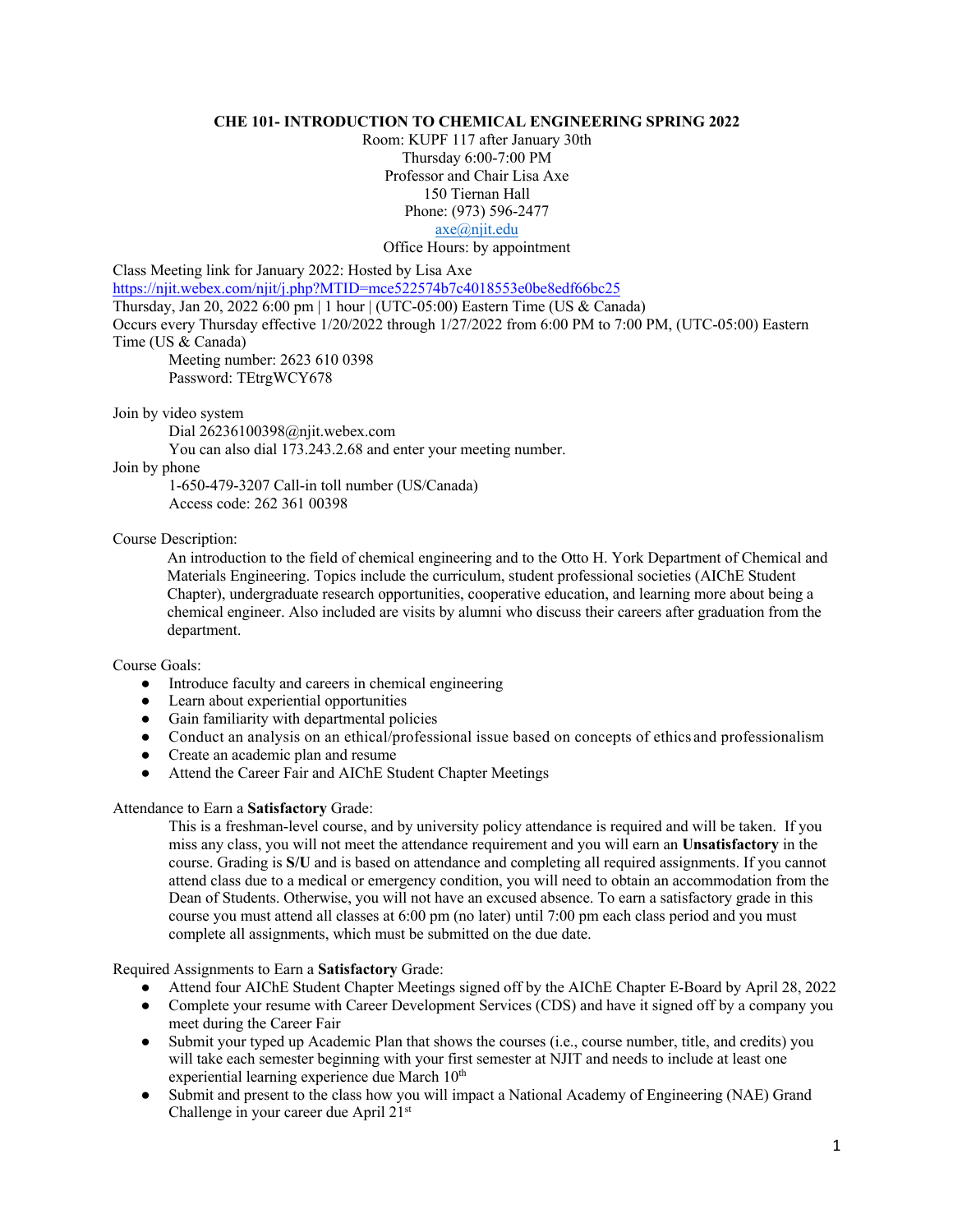## **Tentative Schedule:**

| 1              | January 20  | Introduction Chair and Professor Lisa Axe -<br>Meet your Advisor Dr. Gordana Obuskovic                                     | http://www.engineeringchallenges.org<br>How will you impact an NAE Grand<br>Challenge in your career?<br><b>Required Submission: 1-page double</b><br>space write up due April 21st |
|----------------|-------------|----------------------------------------------------------------------------------------------------------------------------|-------------------------------------------------------------------------------------------------------------------------------------------------------------------------------------|
| $\overline{2}$ | January 27  | Meet the AIChE Student Chapter Executive<br>Board and the Student Chapter Advisor and<br>Associate Professor Roman Voronov |                                                                                                                                                                                     |
| 3              | February 3  | CDS Preparing Your Resume: Ms. Casey<br>Hennessey                                                                          | Develop Resume for the Career Fair<br>with CDS. Attend Career Fair with a<br>company signing off on your resume                                                                     |
| $\overline{4}$ | February 10 | Faculty: Assistant Professor Kerri-lee<br>Chintersingh                                                                     |                                                                                                                                                                                     |
| 5              | February 17 | Co-op Presentations                                                                                                        | Co-op presentations and panel                                                                                                                                                       |
| 6              | February 24 | Diversity, Equity, and Inclusion Workshop                                                                                  |                                                                                                                                                                                     |
| $\tau$         | March 3     | Faculty: Assistant Professor Joshua Young                                                                                  |                                                                                                                                                                                     |
| 8              | March 10    | Faculty: Assistant Professor Meng-Qiang Zhao                                                                               | Submit your Academic Plan with at<br>least one experiential learning<br>experience                                                                                                  |
| 9              | March 17    | <b>Spring Break</b>                                                                                                        |                                                                                                                                                                                     |
| 10             | March 24    | Faculty: Professor Ecevit Bilgili, Associate Chair<br>for Undergraduate Study                                              |                                                                                                                                                                                     |
| 11             | March 31    | Co-op Presentations                                                                                                        | Co-op presentations and panel                                                                                                                                                       |
| 12             | April 7     | Faculty: Assistant Professor Murat Guvendiren                                                                              |                                                                                                                                                                                     |
| 13             | April 14    | Faculty: Professor David Venerus, Director of the<br>Materials Program                                                     |                                                                                                                                                                                     |
| 14             | April 21    | Present your essay to the class (1 minute per<br>student)                                                                  | http://www.engineeringchallenges.org<br>How will you impact an NAE Grand<br>Challenge in your career?<br><b>Required Submission: 1-page double</b><br>space write up due April 21st |
| 15             | April 28    | Feedback                                                                                                                   | Submit your sign off for attending four<br><b>AIChE Student Chapter Meetings</b>                                                                                                    |